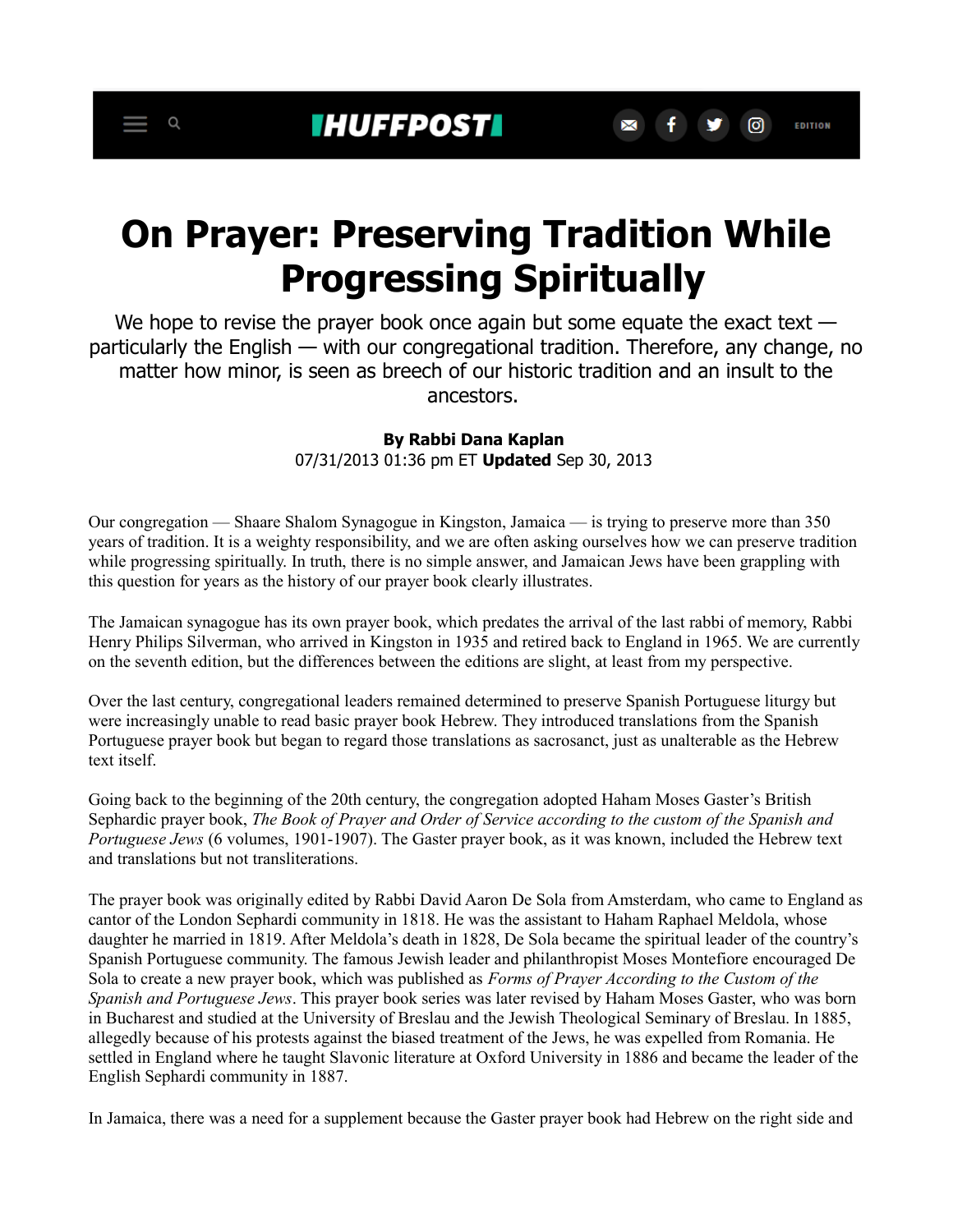English on the left side. Since much (if not most) of the congregation had great difficulty reading the Hebrew and the service was conducted almost entirely in that language, they could not follow without transliterations.

As early as 1913, Mortimer C.H. de Souza, founder of Mortimer C. de Souza & Co., Printers and Publishers, and the grandfather of Ernest de Souza (who served the congregation in multiple roles for decades until his untimely death in 2000), compiled a supplementary book that was published with Hebrew hymns transliterated for the many members who even then could not read Hebrew letters.

As Rabbi A.E. Dobrin, who led the congregation in the early years of the 20th century, explained in the preface: "It was a happy idea that moved Mr. Mortimer C.H. de Souza to get up this booklet, and in pious tribute, present it as a freewill offering to the Synagogue of the Amalgamated Congregation of Israelites in Kingston, Jamaica." The want has been felt for quite some time, "... ever since our form of service has been modernized in a manner to retain the vital parts of the Orthodox and Portuguese Prayer Book and yet contain a considerable amount of English. We can say as a result that our service is essentially Orthodox, all opinions to the contrary notwithstanding." It is clear from this comment that some had declared that the liturgical reforms meant the synagogue was no longer traditional.

The second edition of the Jamaican supplementary book, published in 1931, took out all of the prayers that had been in the original version leaving only the Hebrew and English hymns. Apparently, the idea was to revert to the supplement as a hymn book, while using the prayer book for the actual services.

Rabbi Henry Philips Silverman came to Kingston in December 1935 and immediately saw the need for an enlarged edition of the Jamaican supplementary prayer book. Early in 1936, he edited a third edition of this work including a condensed Shabbat evening service as well as other prayers in addition to the hymns. Part of the reason for this was that the Gaster prayer book had supposedly gone out of print and was no longer available.

In addition, the congregation had a mixed ritual practice that included Ashkenazi practices and prayers. Finally, there was a desire to reform certain aspects of the service and shorten some sections of the prayers. He revised this work in 1944, 1955 and 1963, each time increasing the amount of material as the congregation relied on the "little blue book" more and more.

The justification was that there were no longer enough Gaster prayer books for all of the worshippers. Since the Gaster prayer book was reprinted as recently as 1974, this was not due originally to the work going out of print but to the internal dynamics within the congregation. There was apparently a reluctance to order copies of the newest edition and this provided the excuse necessary to rely on their own version of the prayer book. Eventually, the Gaster prayer book did go out of print so the justification eventually acquired a factual basis.

Rabbi Bernard Hooker, a dynamic Liberal rabbi also from England, published a revised seventh edition in 1969 dramatically reducing the percentage of Hebrew in the text. Since new technology made the lithographic process more economical to publish actual Hebrew text in addition to transliterations, the prayer book began to become the primary prayer book, including everything that the worshiper might need. Ernest de Souza then published the eighth edition in 1984 which was then reprinted in 1992 and again in 2000 - 2001, immediately after his death.

Ernest Henriques de Souza edited a new edition of the prayer book in 1984 restoring a little bit of the Hebrew and adding an extensive history of the congregation including photographs. The prayer book now constituted not only a Shabbat Siddur (Sabbath services prayer book), but also a High Holy Day Machzor (prayer book), a Rabbi's manual covering every ceremony from cradle to grave, a home ritual guide with instructions for Shabbat dinner, the Passover Seder and other such ceremonies, and a pictorial history of the synagogue. De Souza was a professional photographer and believed that including many historical photographs helped the congregation appreciate their roots.

There were certainly changes made. Both Rabbi Hooker in the 1960s and spiritual leader de Souza in the 1970s made their own "edits." Both efforts were significant, indeed radical. But I am not sure if most of the